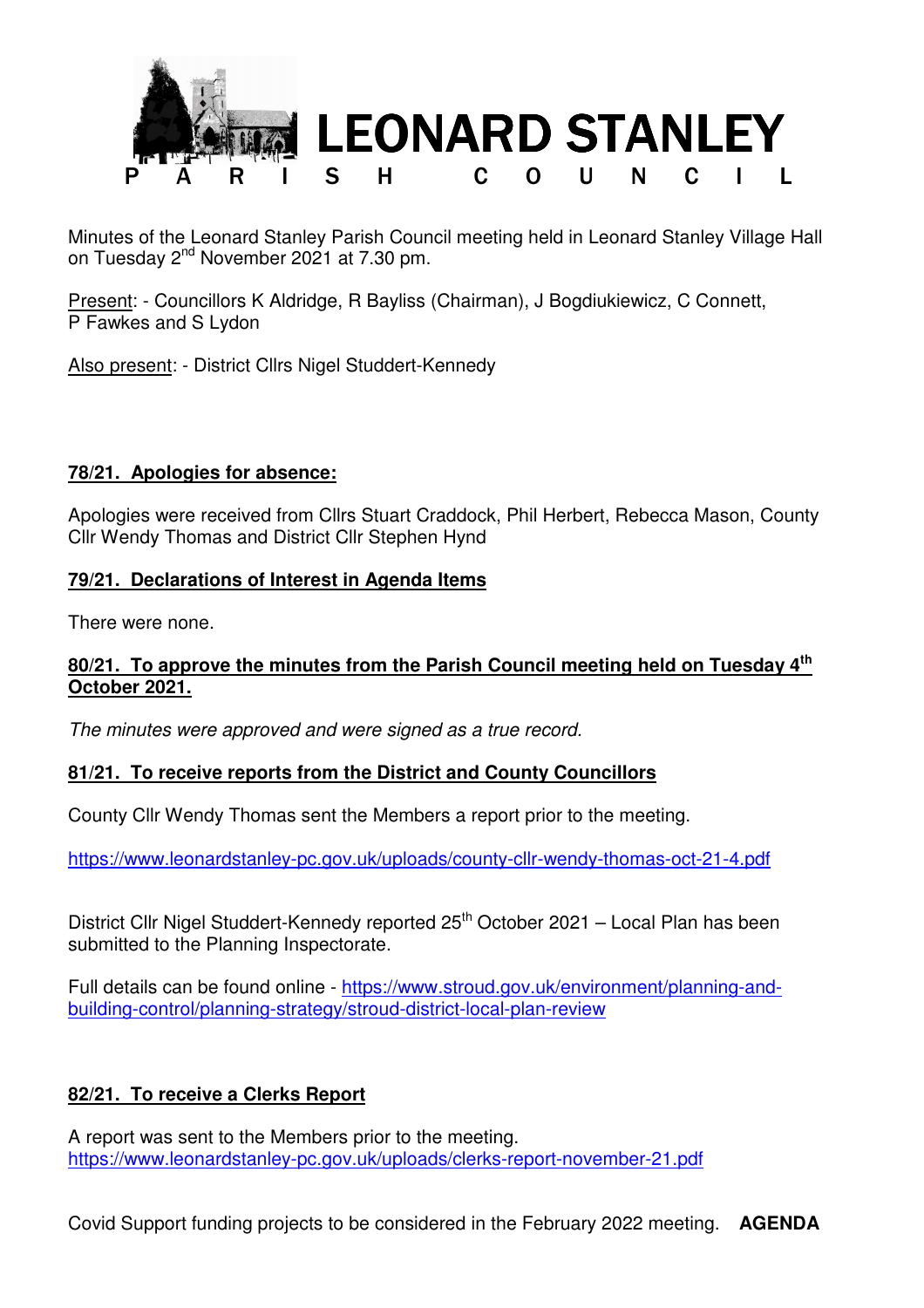Jubilee Oak Trees – the Members to consider the location in the December 2021 meeting. **AGENDA**

The Clerk to arrange for the footpath between Bath Road and Brockley Road to be strimmed. **CLERK** 

## **84/21. To receive a report from the Chairman:**

**a. Pavilion Project** gave the Members an update.

The project has been split into two phases to maximise the use of funds:

- Refurbishment of the existing pavilion
- Possible extension of the Pavilion

Stroud District Council Planning Department has provided useful Pre-App Planning advice.

**b. Town & Parish Councils Information Network Meeting –** briefed the Members on the meeting**.** The Minutes of this meeting have now been circulated to the Members.

### **85/21. To consider a request to permit a local group to use the Pavilion as a meeting venue.**

The details of the request were sent to the Members prior to the meeting.

The Members agreed to permit the local Ukulele group to use the Pavilion (the Parish Council will not request a fee for the use, but the Football Club may request a small contribution towards the cost of the utilities).

### **86/21. Financial Issues**

# **a. To authorise payments in accordance with the RFO Reports.**

https://www.leonardstanley-pc.gov.uk/uploads/as-at-the-31st-october-2021.pdf

The Council approved the accounts for payment.

# **b. To receive confirmation on an Internal Financial Check.**

The Clerk reported that an Internal Financial Check was carried out by Cllr Kate Aldridge.

Checks were carried out on the following invoices:- Mr D Jones, £1,100 - tree works (May RFO Report), Grant for Friends of Leonard Stanley School, £3,000 & £1,000 (July RFO Report), Community Heatbeat £98.40 - defib pads (July RFO report) & TW Hawkins £1,204.42 - grass cutting (Sept RFO Report). Further checks were carried on Income received, VAT, the Clerks salary, and bank reconciliation.

# **c. To receive a budget review for Financial Year 2021/22**

A copy of the review was circulated to the Members prior to the meeting.

https://www.leonardstanley-pc.gov.uk/uploads/budget-review-nov-21.pdf